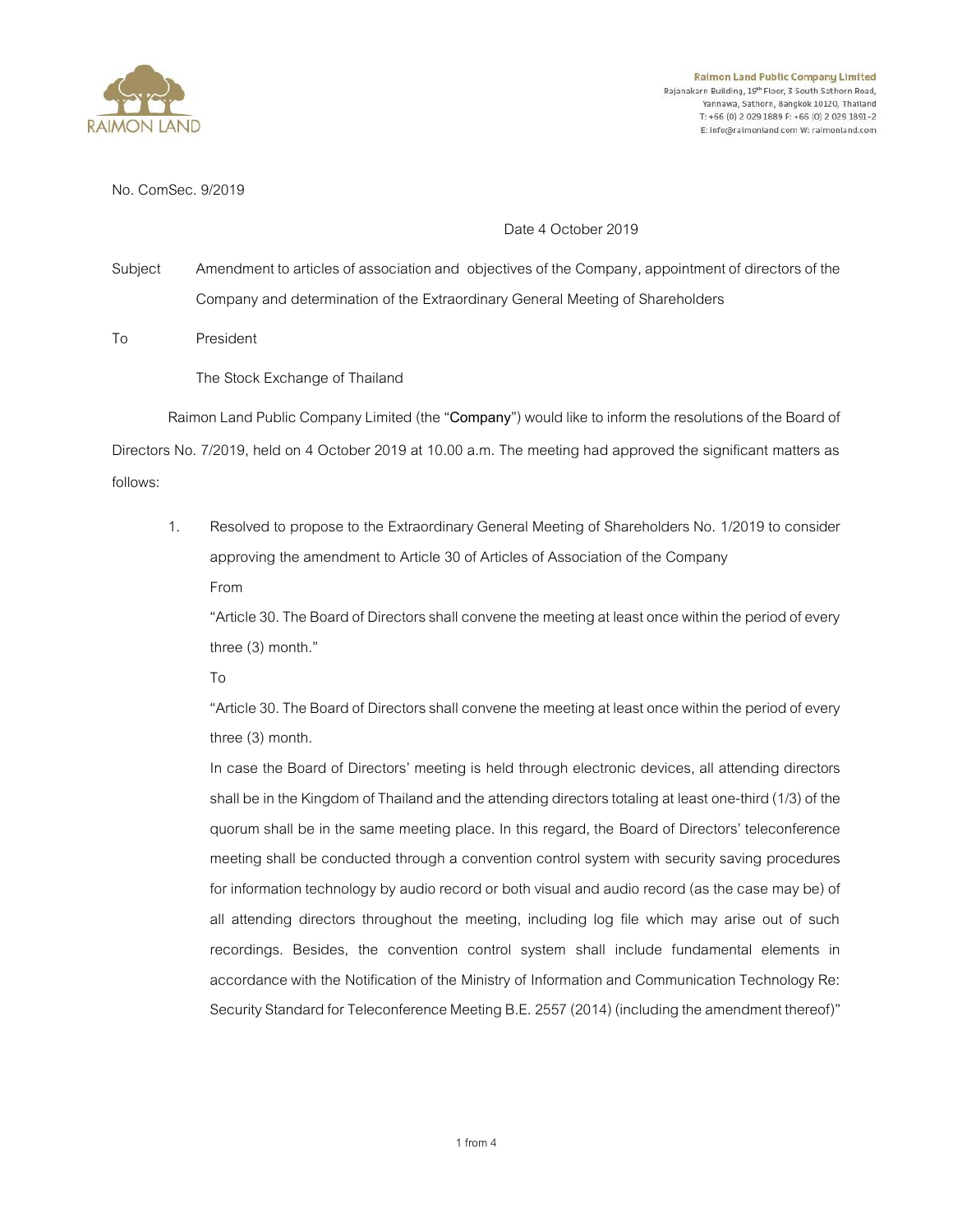

- 2. Resolved to propose to the Extraordinary General Meeting of Shareholders No. 1/2019 to consider approving the amendment to Objectives of the Company in order to cover type of business in which the Company has planned to invest in the future and approving the amendment to Clause 3 of the Memorandum of Association of the Company to be in accordance with the amendment to the Objectives of the Company.
- 3. Resolved to propose to the Extraordinary General Meeting of Shareholders No. 1/2019 to consider approving the appointment of new directors of the Company in place of 2 resigned directors i.e. (1.) Professor Dr. Surakiart Sathirathai and (2.) Miss Nuch Kalayawongsa. In this regard, Mr. Kris Narongdej and Mr. Korn Narongdej were proposed to be appointed as new directors in place of Professor Dr. Surakiart Sathirathai and Miss Nuch Kalayawongsa respectively at the Extraordinary General Meeting of Shareholders No. 1/2019. In this regards, Mr. Kris Narongdej will be Chairman of the Board and Non-Executive Director and Mr. Korn Narongdej will be Non-Executive Director. After the appointment of 2 new directors of the Company, the Board of Directors of the Company shall consist of 9 directors; in which there is 1 seat remaining vacant therefore the Board of Directors

The Company would like to inform that it is a reference that the Extraordinary General Meeting of Shareholders No. 1/2018, held on 11 October 2018, resolved to approve the investment in assets of KPN Land Company Limited ("**KPNL**") under the process of the Entire Business Transfer and the execution on the relevant agreements and clarified regarding issue on conflict of interest on the Company, caused by KPNL to be a shareholder of the Company that the entering into a transaction on the investment in assets of KPNL had not resulted in conflict of interest on the Company since KPNL shall become the shareholder of the Company only in the number of 14.3 percent of paid-up capital of the Companyand after the increase of paid-up capital and KPNL shall nominate its representatives to be 2 directors of the Company. In such Extraordinary General Meeting of Shareholders No. 1/2018, the Company also informed that KPNL was in the process of seeking for such directors. Nevertheless, persons nominated by KPNL to be directors shall not be members of Narongdej family. Besides, the Company shall further inform details of such persons via channel of SET;

will further appoint another new director for such vacant seat.

The Company would like to inform that due to, at present, recession of economic and slow demand from both Thai and foreign customers and high competition among real estate developers, especially in high end condominium segment, the Company has to adapt its plan on business operation, as well as recruiting for persons having capability and experience in expertise in real estate development, especially high end condominium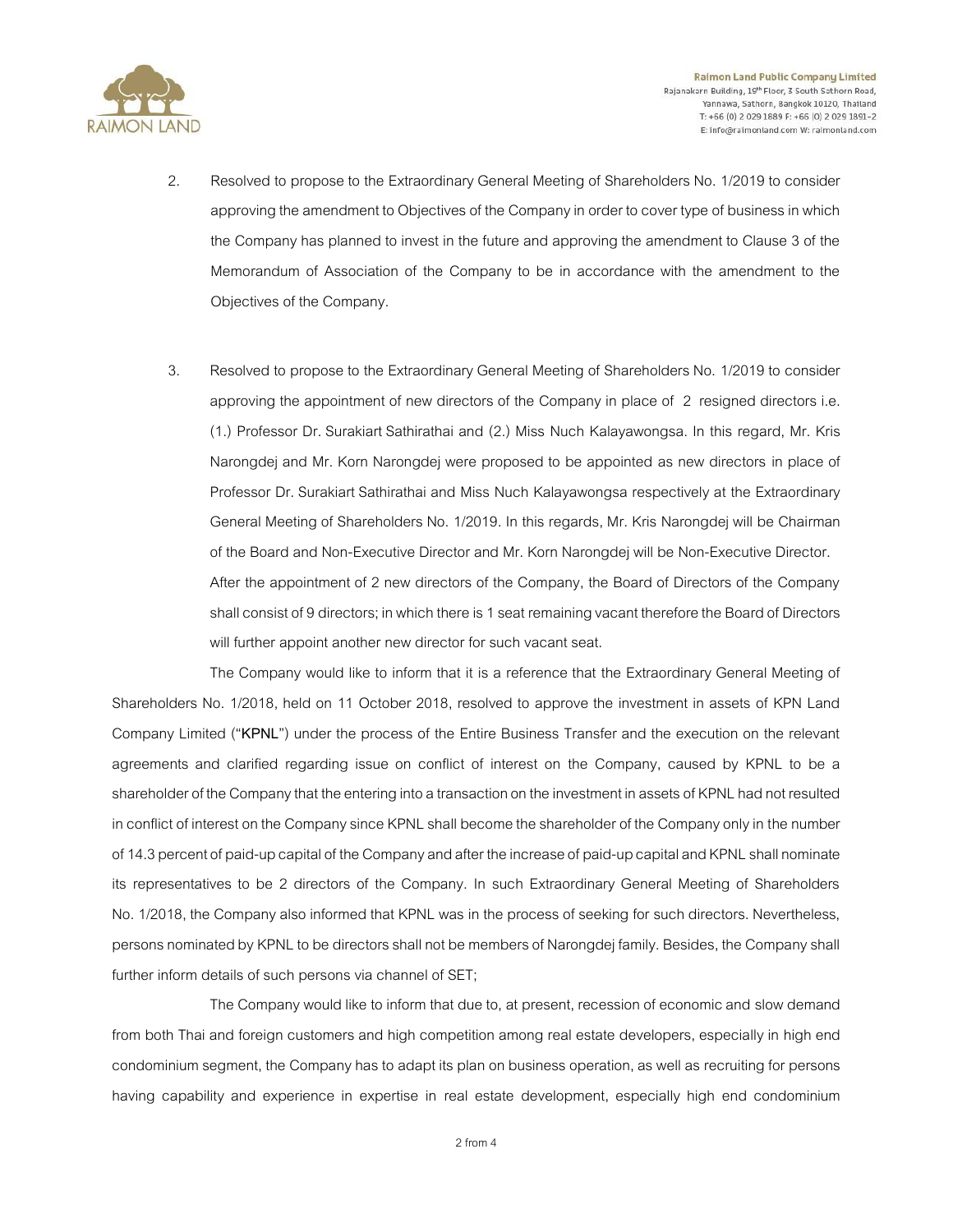

**Raimon Land Public Company Limited** Rajanakarn Building, 19<sup>th</sup> Floor, 3 South Sathorn Road, Yannawa, Sathorn, Bangkok 10120, Thailand T: +66 (0) 2 029 1889 F: +66 (0) 2 029 1891-2 E: info@raimonland.com W: raimonland.com

segment in order for the Company to be able to compete with other developers. On account of the said reasons, the Company sees that members of Narongdej family, which are shareholders of KPNL, have capability and experience, vision in initiating strategies to operate business and able to provide overview advices and business development plans, expertise in real estate development, especially high end condominium segment and, at present, KPNL had become the shareholder of the Company, holding 828,000,000 shares, or equivalent to 19.84 percent of the total number of sold shares of the Company. (Aggregated by 64,042,800 shares of Mr. Kris Narongdej, the total number of shares held by KPN Land Company Limited is 892,042,800, or equivalent to 21.38 percent of the total number of sold shares of the Company.) (Shareholding information as of 24 July 2019) Consequently, it would make benefits to the Company to grant members of Narongdej family the right to take director positions inthe Companyas 2 directors who are representatives of KPN Land Company Limited in total.

According to the appointment of members of Narongdej family to take director positions in the Company, the Company shall have up to 2 directors who are representatives of KPN Land Company Limited, out of 9 directors in total (there is 1 seat remaining vacant therefore the Board of Directors will further appoint another new director for such vacant seat). This is clear that members of Narongdej family appointed to be directors of the Company shall not be able to have any influence or control over any operation or decision of the Board of Directors of the Company in all respects.

Furthermore, as 2 new directors of the Company are shareholders and directors of KPNL, a real estate development company operating business of the same nature as the Company, in order to be in accordance with Section 86 of the Public Limited Company Act No. 2535 (1992) (including the amendments thereof) and Clause 28 of Articles of Association of the Company stipulating that the directors are forbidden to operate a business of the same nature as and in competition with that of the Company, or to enter to be a partner in an ordinary partnership or a partner of limited liability in a limited partnership or a director of a private company or other company which operates a business of the same nature as and in competition with that of the Company, whether for their own or others' benefit, unless the meeting of shareholders had been notified prior to appointment thereto, the Company shall inform the shareholders to acknowledge the appointment of 2 persons to be directors prior to voting for the appointment.

In this regard, the Remuneration and Compensation Committee of the Company had considered and elicited qualifications of 2 persons nominated to be directors of the Company and viewed that those 2 persons had knowledge and capability, experience and expertise which are beneficial to the Company's operation and had qualificationsand no prohibited characteristics according to the Public Limited Company Act B.E. 2535 (1992) (including the amendments thereof) and the Securities and Exchange Act B.E. 2535 (1992), as well as the relevant announcements.